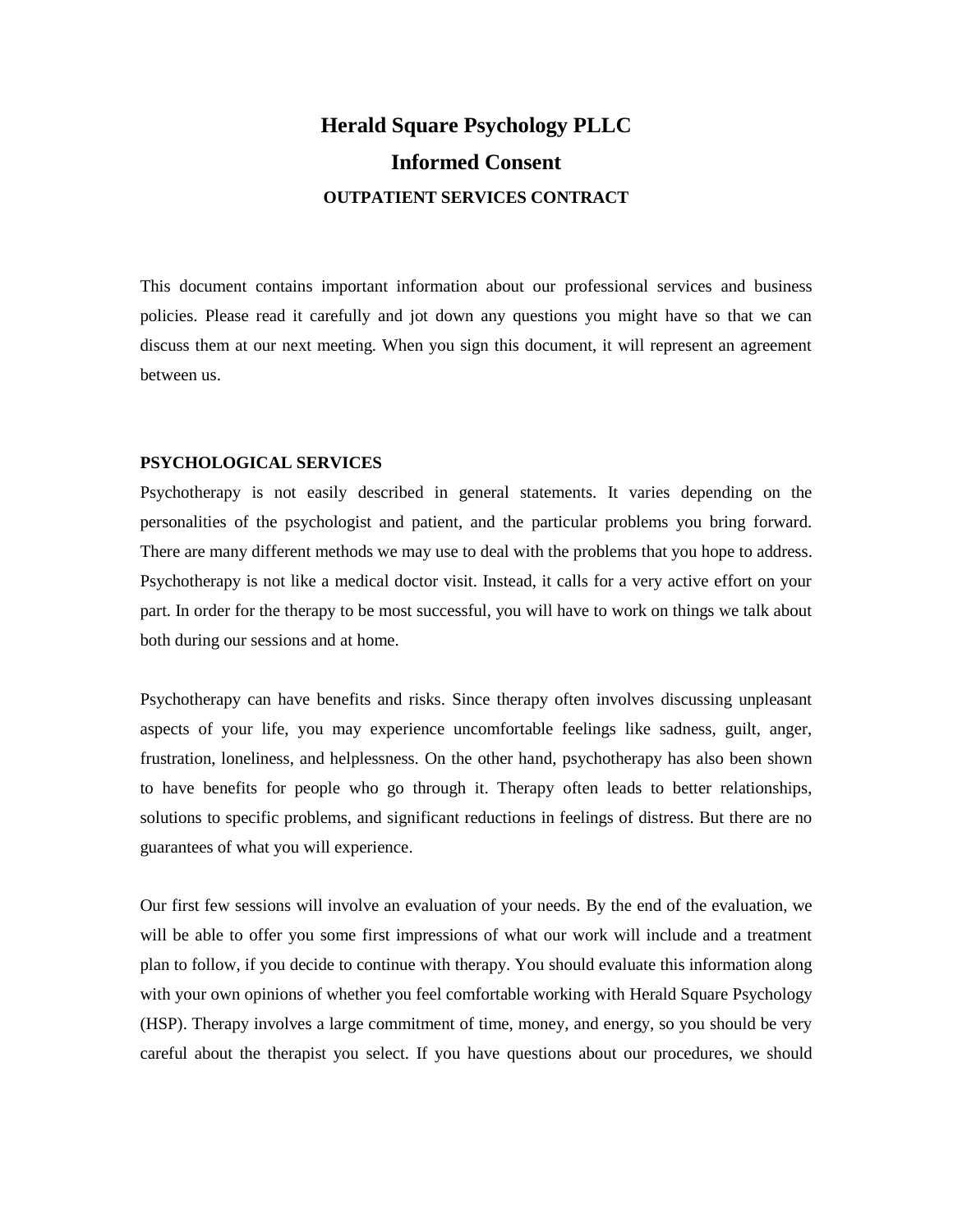discuss them whenever they arise. If your doubts persist, we will be happy to help you set up a meeting with another mental health professional for a second opinion.

# **MEETINGS**

We normally conduct an evaluation that will last from 1 to 4 sessions. During this time, we can both decide if Herald Square Psychology is the best place to provide the services you need in order to meet your treatment goals. If psychotherapy is begun, we will usually schedule one 45- 50-minute session (one appointment hour of 45-50 minutes duration) per week at a time we agree on, although some sessions may be longer or more frequent. Once an appointment hour is scheduled, you will be expected to pay for it unless you provide 24 hours advance notice of cancellation, or 72 hours for a weekend or Monday appointment. **For this you will be charged \$100 which is not covered by insurance, secured by a credit card.** You may choose to pay by other methods. Your card will not be charged without notification. Preferably, this will not be necessary; if it is possible, we will try to find another time to reschedule the appointment.

#### **PROFESSIONAL FEES**

The hourly fee is \$250. In addition to weekly appointments, we charge this amount for other professional services you may need, though we will break down the hourly cost if we work for periods of less than one hour. Other services include report writing, telephone conversations lasting longer than 10 minutes, attendance at meetings with other professionals you have authorized, preparation of records or treatment summaries, and the time spent performing any other service you may request of me. If you become involved in legal proceedings that require our participation, you will be expected to pay for my professional time even if we are called to testify by another party. Because of the difficulty of legal involvement, we charge \$300 per hour for preparation and attendance at any legal proceeding.

## **BILLING AND PAYMENTS**

You will be expected to pay for each session at the time it is held, unless we agree otherwise or unless you have insurance coverage which requires another arrangement. Payment schedules for other professional services will be agreed to when they are requested. In circumstances of unusual financial hardship, I may be willing to negotiate a fee adjustment or payment installment plan.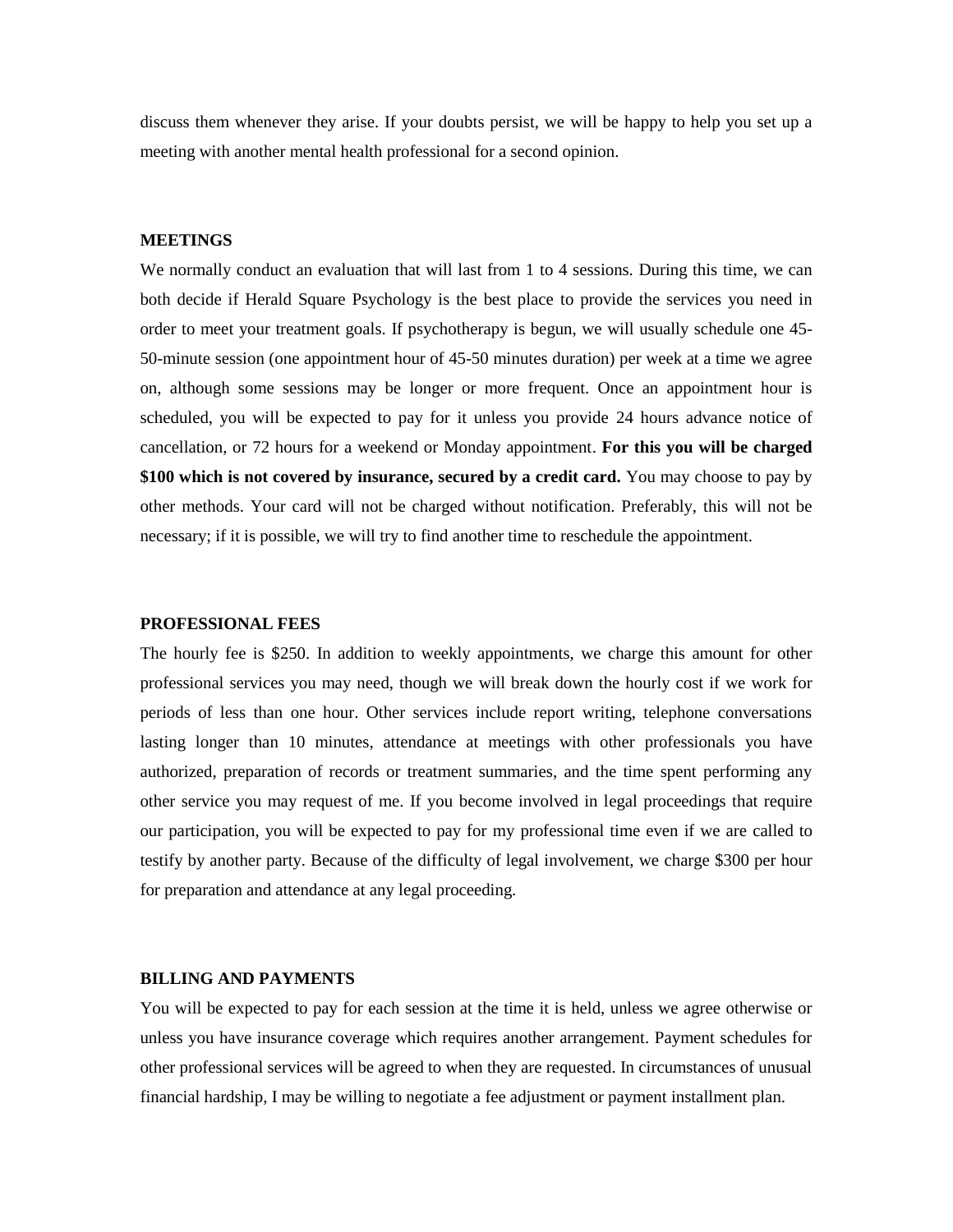If your account has not been paid for more than 60 days and arrangements for payment have not been agreed upon, we have the option of using legal means to secure the payment. This may involve hiring a collection agency or going through small claims court. If such legal action is necessary, its costs will be included in the claim. In most collection situations, the only information we release regarding a patient's treatment is his/her name, the nature of services provided, and the amount due.

#### **INSURANCE REIMBURSEMENT**

Our billing and insurance matters are handled by my business manager Laura Lester, and/or other members of our billing contractors. She is authorized to charge your credit card with your consent.

In order for us to set realistic treatment goals and priorities, it is important to evaluate what resources you have available to pay for your treatment. If you have a health insurance policy, it will usually provide some coverage for mental health treatment. We will fill out forms and provide you with whatever assistance we can in helping you receive the benefits to which you are entitled; however, you (not your insurance company) are responsible for full payment of my fees. It is very important that you find out exactly what mental health services your insurance policy covers.

You should carefully read the section in your insurance coverage booklet that describes mental health services. If you have questions about the coverage, call your plan administrator. Of course we will provide you with whatever information we can based on my experience and will be happy to help you in understanding the information you receive from your insurance company. If it is necessary to clear confusion, we will be willing to call the company on your behalf.

Due to the rising costs of health care, insurance benefits have increasingly become more complex. It is sometimes difficult to determine exactly how much mental health coverage is available. "Managed Health Care" plans such as HMOs and PPOs often require authorization before they provide reimbursement for mental health services. These plans are often limited to short-term treatment approaches designed to work out specific problems that interfere with a person's usual level of functioning. It may be necessary to seek approval for more therapy after a certain number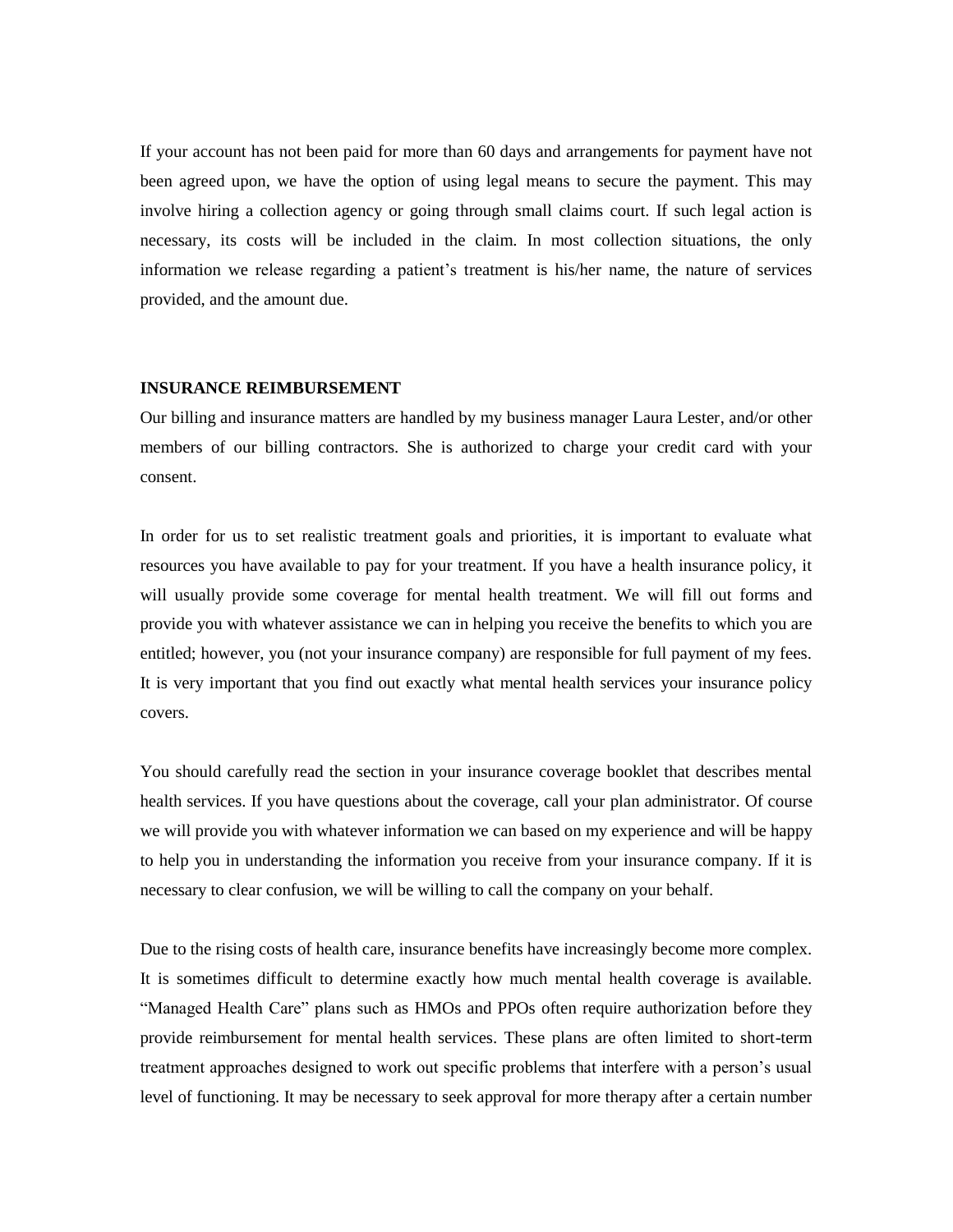of sessions. While a lot can be accomplished in short-term therapy, some patients feel that they need more services after insurance benefits end. Some managed-care plans will not allow HSP to provide services to you once your benefits end. If this is the case, we will do my best to find another provider who will help you continue your psychotherapy.

You should also be aware that most insurance companies require you to authorize me to provide them with a clinical diagnosis. Sometimes we have to provide additional clinical information such as treatment plans or summaries, or copies of the entire record (in rare cases). This information will become part of the insurance company files and will probably be stored in a computer. Though all insurance companies claim to keep such information confidential, we have no control over what they do with it once it is in their hands. In some cases, they may share the information with a national medical information databank. We will provide you with a copy of any report we submit, if you request it.

Once we have all of the information about your insurance coverage, we will discuss what we can expect to accomplish with the benefits that are available and what will happen if they run out before you feel ready to end our sessions. It is important to remember that you always have the right to pay for my services yourself to avoid the problems described above.

#### **CONTACTING HERALD SQUARE PSYCHOLOGY**

We are often not immediately available by telephone. While we are in the office, we probably will not answer the phone when we are with a patient. When we are unavailable, phone calls are likely to be answered by a voice mail. We will make every effort to return your call on the same day you make it, with the exception of weekends and holidays. If you are difficult to reach, please inform me of some times when you will be available. If you are unable to reach us and feel that you can't wait for me to return your call, contact your family physician or the nearest emergency room and ask for the psychologist or psychiatrist on call. In emergencies, or if anyone is in immediate danger, you must call 911 and not your provider or anyone else at Herald Square Psychology. If we will be unavailable for an extended time, we will provide you with the name of a colleague to contact, if necessary.

Any contact with HSP professionals that is not done in person must be related only to scheduling and billing, anything clinical or otherwise must be done live and in the office with your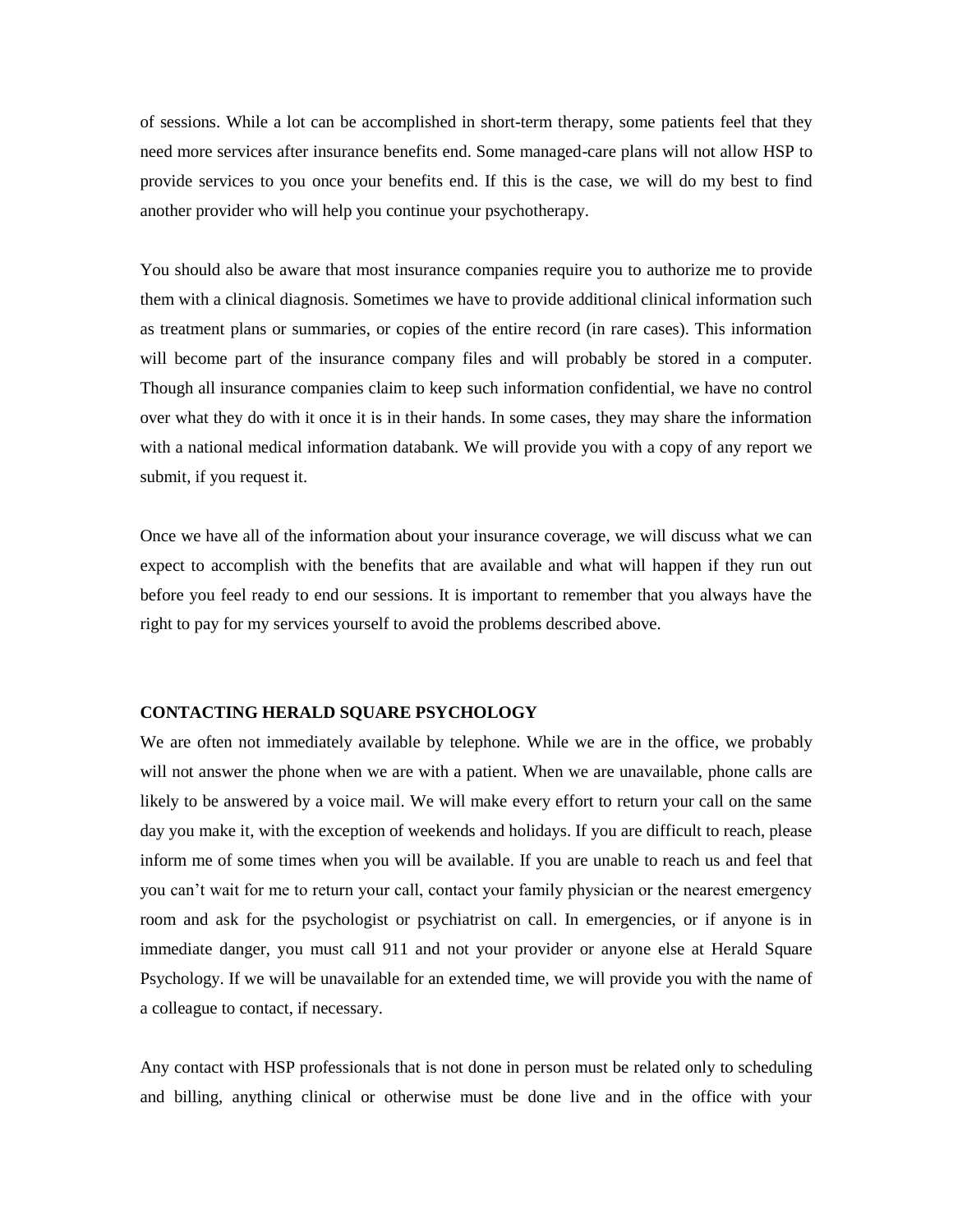professional. We have a policy that HSP employees or our contractors may not be contacted or discussed in any social media platform, including Facebook, Instagram, Twitter, phone applications, instant message applications, and other similar or related media.

# **PROFESSIONAL RECORDS**

The laws and standards or the mental health profession require that we keep treatment records. We can prepare a summary for you if you request it within a reasonable time frame. Because these are professional records, they can be misinterpreted and/or upsetting to untrained readers. If you wish to see your records, we recommend that you review them in my presence so that we can discuss the contents. Patients will be charged an appropriate fee for any professional time spent in responding to information requests.

## **CONFIDENTIALITY**

In general, the privacy of all communications between a patient and a psychologist is protected by law, and we can only release information about our work to others with your written permission. Please note: All client cases at Herald Square Psychology are supervised by Tyson Furr, Ph.D., owner and director of Herald Square Psychology. Any other communication about your case is strictly confidential except in the following exceptions.

In most legal proceedings, you have the right to prevent me from providing any information about your treatment. In some proceedings involving child custody and those in which your emotional condition is an important issue, a judge may order our testimony if he/she determines that the issues demand it.

There are some situations in which we are legally obligated to take action to protect others from harm, even if we have to reveal some information about a patient's treatment. For example, if we believe that a child is being abused, we must file a report with the appropriate state agency.

If we believe that a patient is threatening serious bodily harm to another, we are required to take protective actions. These actions may include notifying the potential victim, contacting the police, or seeking hospitalization for the patient. If the patient threatens to harm himself/herself, we may